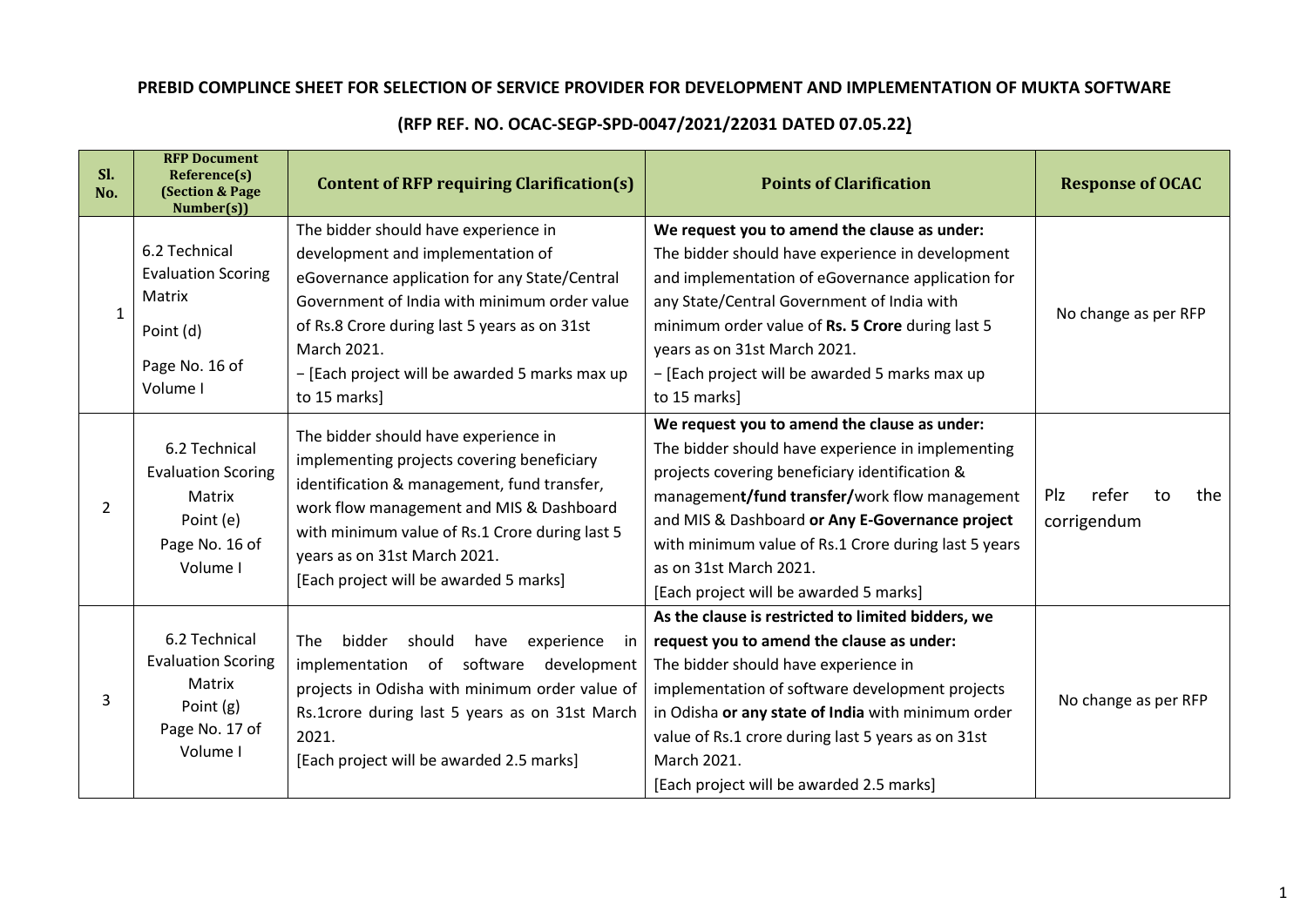| SI.<br>No.     | <b>RFP Document</b><br>Reference(s)<br><b>(Section &amp; Page)</b><br>Number(s))                                                                                                                    | <b>Content of RFP requiring Clarification(s)</b>                                                                                                                                                                                                                                                                                                                                                                                                   | <b>Points of Clarification</b>                                                                                                                                            | <b>Response of OCAC</b>                                                                                                                     |
|----------------|-----------------------------------------------------------------------------------------------------------------------------------------------------------------------------------------------------|----------------------------------------------------------------------------------------------------------------------------------------------------------------------------------------------------------------------------------------------------------------------------------------------------------------------------------------------------------------------------------------------------------------------------------------------------|---------------------------------------------------------------------------------------------------------------------------------------------------------------------------|---------------------------------------------------------------------------------------------------------------------------------------------|
| 4              | 2.2.6 Notification<br>Facility<br>(Vol.-II) Page no-12                                                                                                                                              | Proposed MUKTA-Soft should issue SMS alerts to<br>the respective users for time bound actions and<br>mechanisms for non-attended<br>escalation<br>activities. The service provider will integrate the<br>relevant modules under each phase of MUKTA-<br>Soft with messaging gateway provided by H&UDD<br>for inbound or outbound SMS for different<br>functionalities. MUKTA-Soft should support e-<br>mail and popular messaging app integration. | Please suggest who will provide the SMS, E-mail<br>gateway and API cost for WhatsApp integration and<br>recurring charges for the same (if any)?                          | Department will meet<br>the expenditure to be<br>incurred for SMS,<br>email. WhatsApp API<br>services and their<br>recurring charges        |
| 5              | The vendor is free to suggest any hardware,<br>software tools preferably Enterprise grade open<br>2 Scope of work<br>source that shall be required for successful<br>implementation of the project. |                                                                                                                                                                                                                                                                                                                                                                                                                                                    | Kindly suggest whether bidder needs to consider the<br>enterprise version for OS and RDBMS for hosting this<br>application?                                               | No change as per RFP                                                                                                                        |
| 6              | 2.13.3 System/Infra<br>Support<br>(Vol.-II) Page no-19                                                                                                                                              | System/Infra Support                                                                                                                                                                                                                                                                                                                                                                                                                               | As the application will be hosted in OSDC, hence we<br>believe that the System/ Infra support will be under<br>the responsibility of Client. Please suggest               | No change as per RFP                                                                                                                        |
| $\overline{7}$ | 2.14 IT Helpdesk<br>(Vol.-II) Page no-21                                                                                                                                                            | The Service provider shall set up a helpdesk for<br>resolution of queries internal to H&UDD officials<br>only                                                                                                                                                                                                                                                                                                                                      | Will there be any Toll-free number required for the<br>Helpdesk users? If yes please suggest who will<br>provide the Toll-Free number                                     | Department will<br>provide Toll free<br>number                                                                                              |
| 8              | General                                                                                                                                                                                             | Hosting                                                                                                                                                                                                                                                                                                                                                                                                                                            | Please suggest whether Hosting infrastructure will be<br>provided by OCAC or by the SI                                                                                    | OCAC will provide the<br><b>Hosting Infrastructure</b><br>at OSDC                                                                           |
| 9              | 3.2 Scheme<br>Monitoring<br>(Vol.-II) Page no-29                                                                                                                                                    | e) Provision to create Dashboard to view<br>physical, financial and wage employment<br>progress data of various ULBs                                                                                                                                                                                                                                                                                                                               | Please provide the number of users who will use the<br>Dashboard to view the progress data for various ULB<br>and volume of data expected to be processed in<br>Dashboard | Around 200 users at<br>State, District and ULB<br>level will use the<br>dashboard. The volume<br>of data is based on<br>number of works and |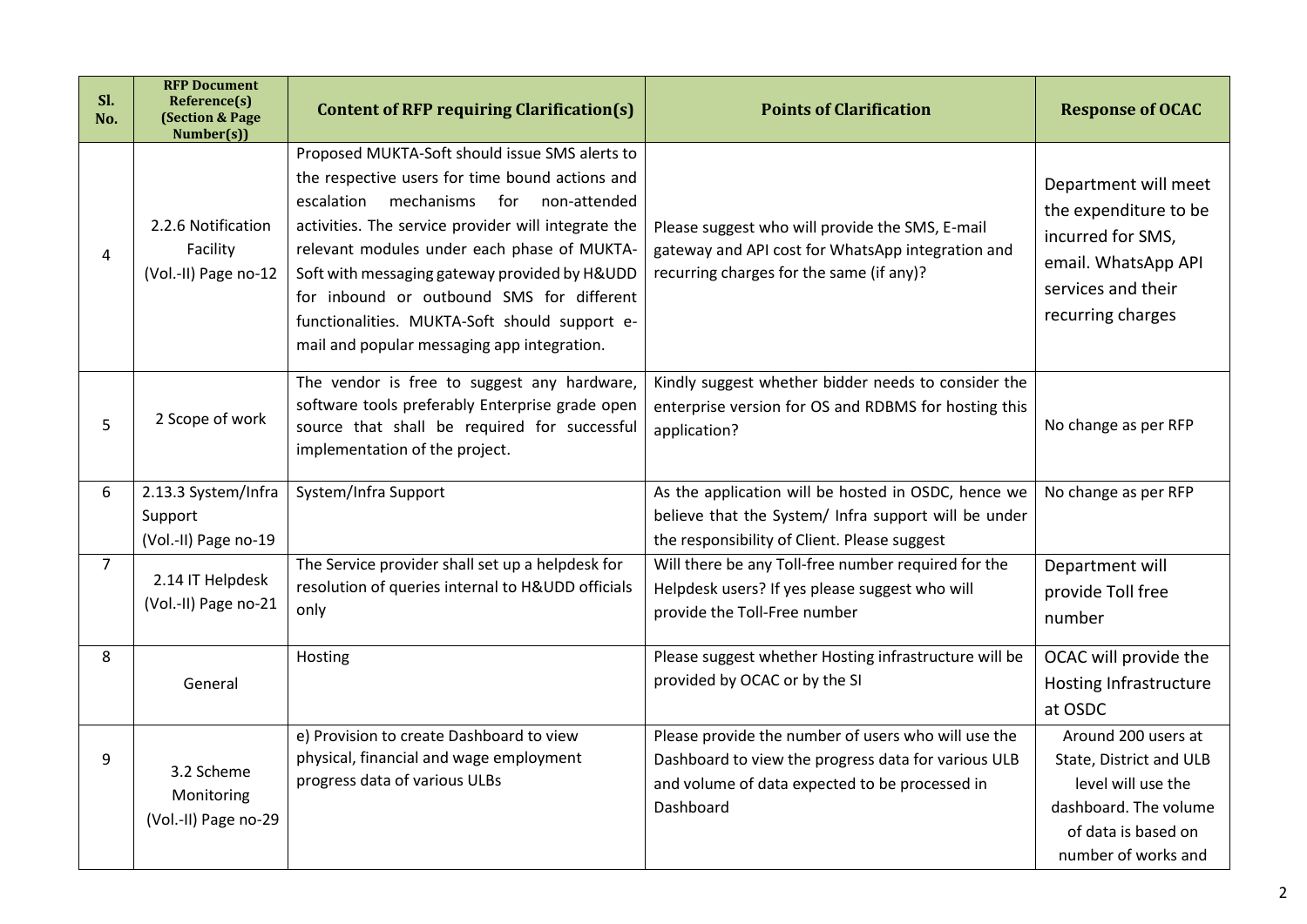| SI.<br>No. | <b>RFP Document</b><br>Reference(s)<br><b>(Section &amp; Page)</b><br>Number(s)) | <b>Content of RFP requiring Clarification(s)</b>                                                                                                                                                                                                                                                                                                                                                                                                      | <b>Points of Clarification</b>                                                                                                                                    | <b>Response of OCAC</b>                                                                                                                                                                                                                          |
|------------|----------------------------------------------------------------------------------|-------------------------------------------------------------------------------------------------------------------------------------------------------------------------------------------------------------------------------------------------------------------------------------------------------------------------------------------------------------------------------------------------------------------------------------------------------|-------------------------------------------------------------------------------------------------------------------------------------------------------------------|--------------------------------------------------------------------------------------------------------------------------------------------------------------------------------------------------------------------------------------------------|
|            |                                                                                  |                                                                                                                                                                                                                                                                                                                                                                                                                                                       |                                                                                                                                                                   | their weekly progress,<br>number of bills and<br>payment disbursement<br>records and rounds of<br>engagements of the<br>wage seekers.                                                                                                            |
| 10         | 2.2.10 Desired<br>Database Standard<br>(Vol.-II) Page no-29                      | Databases should be platform independent and<br>function in multiple operating systems like<br>Linux/Unix/ Windows environment with 64-bit<br>support. No Vendor Lock In. Should support<br>major Cloud platforms.                                                                                                                                                                                                                                    | Please suggest whether cloud-based solutions can be<br>used for analytics requirement                                                                             | Query Not clear                                                                                                                                                                                                                                  |
| 11         | 3.13.4 Queries &<br>Response<br>(Vol.-II) Page no-29                             | AI/ML technique based Chatbot may be deployed<br>to respond to queries. Complex queries can be<br>routed to the central help desk to respond. The<br>queries may be submitted in the form of text.<br>Ability of the system interpreting vernacular<br>language is preferred                                                                                                                                                                          | Kindly suggest<br>Who are the end users for Chatbot?<br>What are all languages to be supported by Chatbot?<br>Are there any Use cases for Chatbot implementation? | Chatbot will be used for<br>information seeking,<br>grievance / complaint<br>and whistleblowing.<br>Common citizen in<br>general, wage-seekers in<br>specific are the users of<br>Chatbot. It must support<br>both English and Odia<br>language. |
| 12         | 2.2.2 Development<br>of Mobile Apps<br>(Vol.-II) Page no-11                      | MUKTA-Soft includes mobile application along<br>with web application. The Service provider shall<br>develop required mobile apps for related<br>modules under each phase. All mobile application<br>should be form factor responsive. The mobile<br>application necessarily run on both iOS and<br>Android platforms. The service provider shall<br>all<br>with<br>mandatory<br>guidelines<br>comply<br>recommended in 'Guidelines for Development of | As most of workers do not have smart phones, please<br>suggest what will be the solution to cater their<br>requirement                                            | Mentioned in RFP Vol-2<br>Clause 3.9.1                                                                                                                                                                                                           |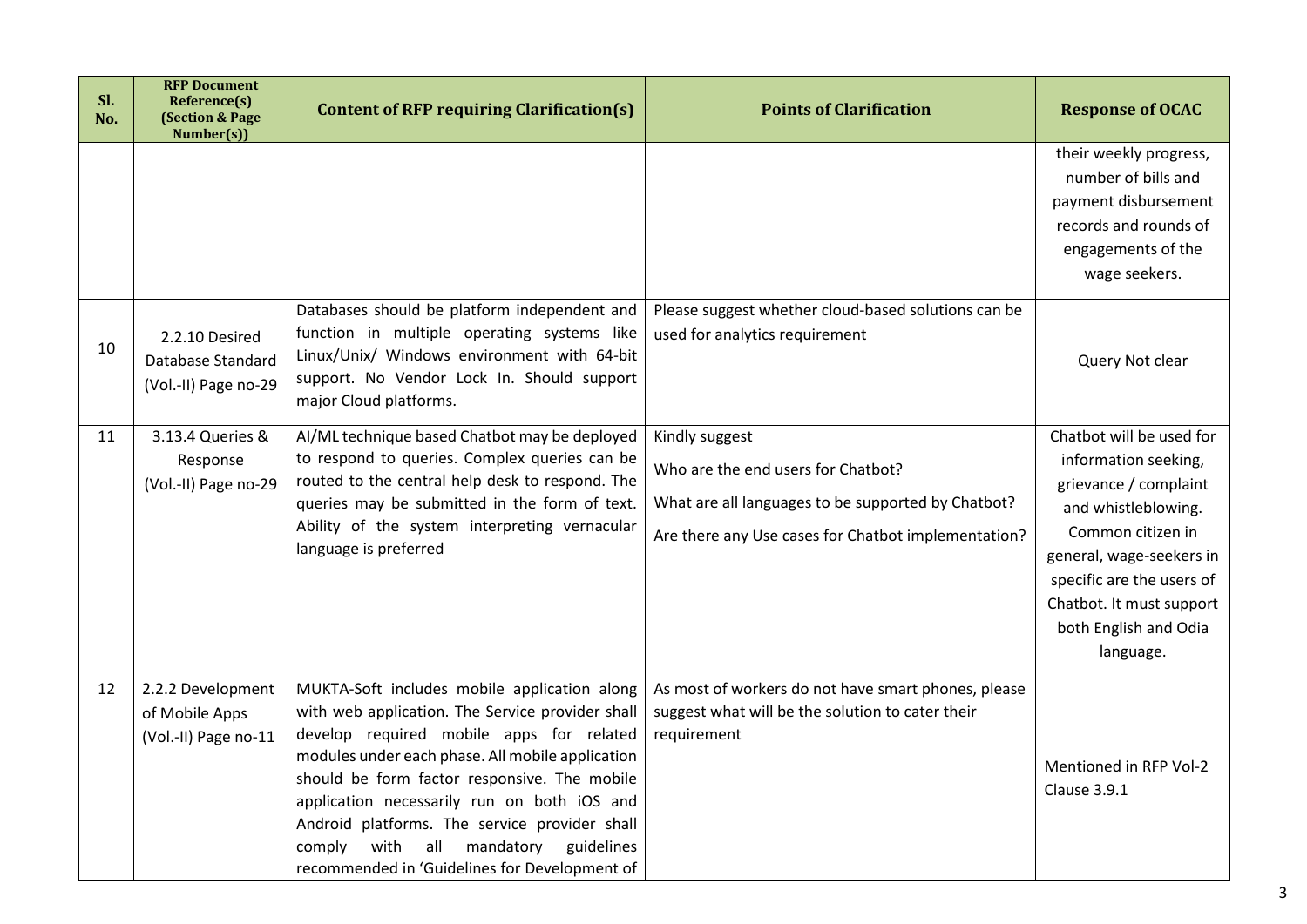| SI.<br>No. | <b>RFP Document</b><br>Reference(s)<br><b>(Section &amp; Page)</b><br>Number(s)) | <b>Content of RFP requiring Clarification(s)</b>                                                                                                                                                                                                                                                                                                                                                                                                                                                | <b>Points of Clarification</b>                                                                                                                                                                                                                                                                                                                                                                                 | <b>Response of OCAC</b>                                                                                                                                                                                                                                                                                                                                                                                                                                                                     |
|------------|----------------------------------------------------------------------------------|-------------------------------------------------------------------------------------------------------------------------------------------------------------------------------------------------------------------------------------------------------------------------------------------------------------------------------------------------------------------------------------------------------------------------------------------------------------------------------------------------|----------------------------------------------------------------------------------------------------------------------------------------------------------------------------------------------------------------------------------------------------------------------------------------------------------------------------------------------------------------------------------------------------------------|---------------------------------------------------------------------------------------------------------------------------------------------------------------------------------------------------------------------------------------------------------------------------------------------------------------------------------------------------------------------------------------------------------------------------------------------------------------------------------------------|
|            |                                                                                  | Applications in Government'<br>Mobile<br>for<br>development of any mobile app of MUKTA-Soft.                                                                                                                                                                                                                                                                                                                                                                                                    |                                                                                                                                                                                                                                                                                                                                                                                                                |                                                                                                                                                                                                                                                                                                                                                                                                                                                                                             |
| 13         | 3.9.2 M-Muster<br>(Vol.-II) Page no-43                                           | The mobile app will have AI/ ML based Facial<br>recognition feature which shall authenticate the<br>user both in online as well as offline mode. In<br>case, the attendance of a wage-seeker is not<br>marked due to any technical fault, it allows the<br>IA/IP to record the attendance manually on the<br>mobile app.                                                                                                                                                                        | Kindly suggest the basic Mobile app version to<br>support the FR attendance<br>As offline mode is also there for attendance system,<br>is there any specific date when all data should sync to<br>web                                                                                                                                                                                                          | Will be discussed with<br>Selected vendor during<br>System study                                                                                                                                                                                                                                                                                                                                                                                                                            |
| 14         | 2.6 Data Porting<br>(Vol.-II) Page no-15                                         | The service provider shall be responsible to<br>import legacy data (mostly master data and<br>essential transaction data of ongoing fiscal year)<br>related to different modules of MUKTA-Soft.<br>Legacy data will be provided by H&UD<br>department from a central location in csv<br>format. Documents (pdf, jpeg, png, gif) to be<br>attached, if any, will be provided. The vendor<br>will work hand in hand with the designated<br>officials of H&UD department to import legacy<br>data. | we believe that normalization activities of the<br>existing master data will not be under the<br>responsibility of SI<br>What is the volume of data to be used for porting?<br>Will there be any unstructured data available with<br>department? if yes, we request to give the data in a<br>prescribed format proposed by the SI during the<br>implementation.<br>we request the client to consider following | The service provider shall<br>be responsible to provide<br>tools to extract,<br>transform and import<br>legacy data (mostly<br>master data and<br>essential transaction<br>data of ongoing fiscal<br>year) related to different<br>modules of MUKTA-Soft.<br>Legacy data will be<br>provided by H&UD<br>department from a<br>central location in csv<br>format. Documents (pdf,<br>jpeg, png, gif) to be<br>attached, if any, will be<br>provided. Data porting<br>jobs will be carried out |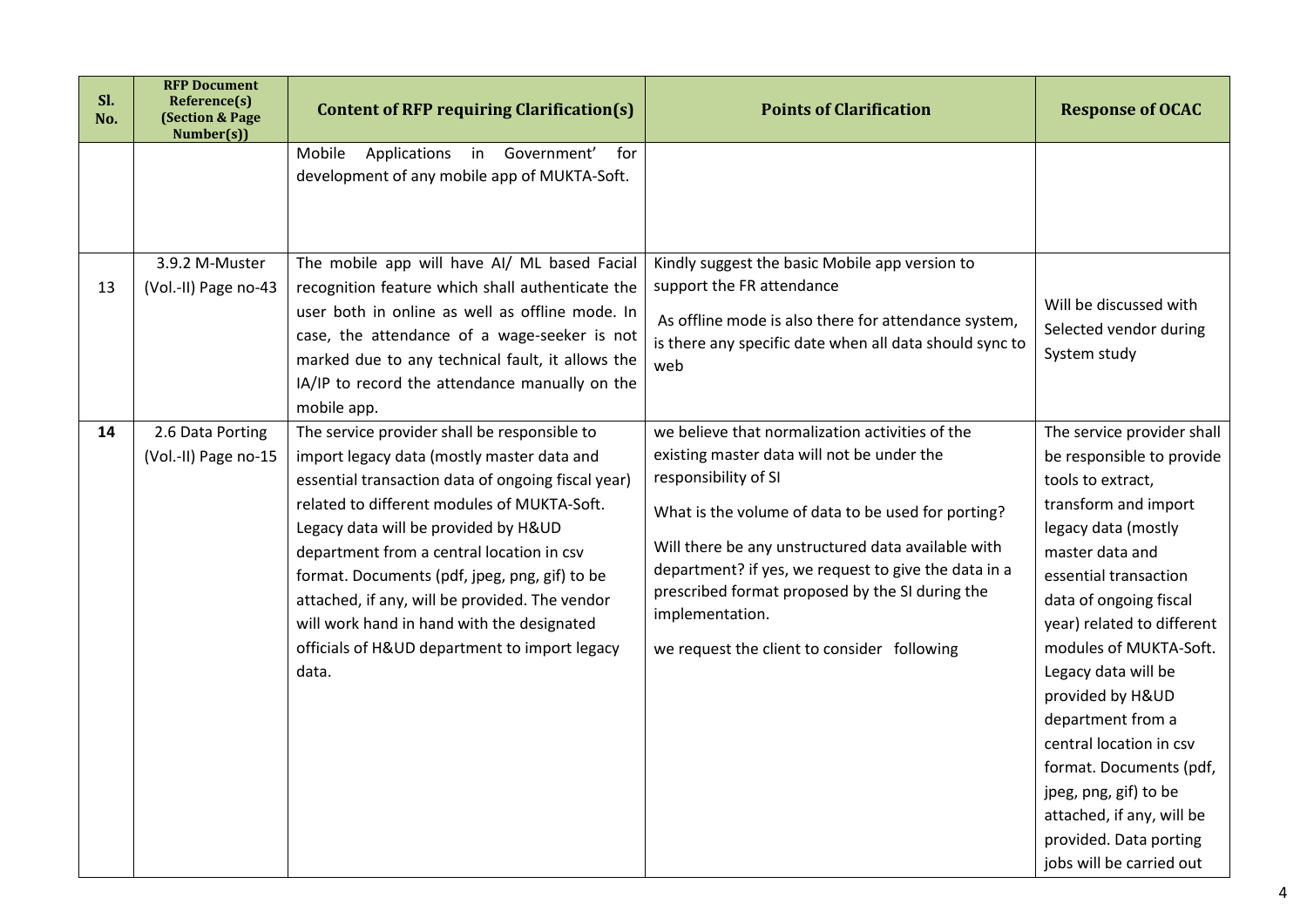| SI.<br>No. | <b>RFP Document</b><br>Reference(s)<br><b>(Section &amp; Page)</b><br>Number(s)) | Content of RFP requiring Clarification(s)                                                                                                                      | <b>Points of Clarification</b>                                                                                                                                                                               | <b>Response of OCAC</b>                                                                                                    |
|------------|----------------------------------------------------------------------------------|----------------------------------------------------------------------------------------------------------------------------------------------------------------|--------------------------------------------------------------------------------------------------------------------------------------------------------------------------------------------------------------|----------------------------------------------------------------------------------------------------------------------------|
|            |                                                                                  |                                                                                                                                                                |                                                                                                                                                                                                              | by H&UDD. Technical<br>support for successful<br>importing will be<br>provided by SI.                                      |
| 15         | 2.17 Project<br>Timeline (Vol.-II)<br>Page no-24                                 | d) Training to UAT group on delivered Phase-I<br>modules by SI, User Acceptance Testing by<br>H&UDD, revision of modules by SI, approval by<br>H&UDD           | we request the client to consider following<br>Delivery of Phase-II module will start post UAT<br>Sign off of Phase-I<br>Similarly, delivery of Phase-III module will start<br>post UAT Sign off of Phase-II | Agreed                                                                                                                     |
| 16         | 2.17 Project<br>Timeline (Vol.-II)<br>Page no-24                                 | Project Timeline                                                                                                                                               | Please suggest when the integration activity will<br>happen?<br>We Request you to allow the integration activities on<br>Phase-III                                                                           | Integration activities<br>will be taken up at<br>each phase.                                                               |
| 17         | 2.2.3 Integration<br>(Vol.-II) Page no-11                                        | Integration with Mission Shakti database and<br>Jaga Mission is required to gather information<br>about mission Shakti groups and slum-dwellers<br>association | We request client to provide APIs required for<br>integration with the applications mentioned in the<br>RFP.                                                                                                 | Required APis will be<br>provided by the<br>department.<br>Department will<br>coordinate with the<br>external data source. |
| 18         | "2.2.3 Integration<br>(Vol.-II) Page no-<br>11"                                  | MUKTA-Soft must implement workflow engine,<br>iFIX (Financial Information Exchange Bus) of the<br>DIGIT platform for workflow automation.                      | We request to please clarify the details on workflow<br>engine, iFIX (Financial Information Exchange Bus) of<br>the DIGIT platform for workflow automation                                                   | Will be discussed with<br>Selected vendor during<br>System study                                                           |
| 19         | Generic                                                                          |                                                                                                                                                                | Please provide the total number of users of this<br>application and maximum concurrent user who<br>will use at a time                                                                                        | Please refer to User<br>Matrix attached with<br>this response sheet.                                                       |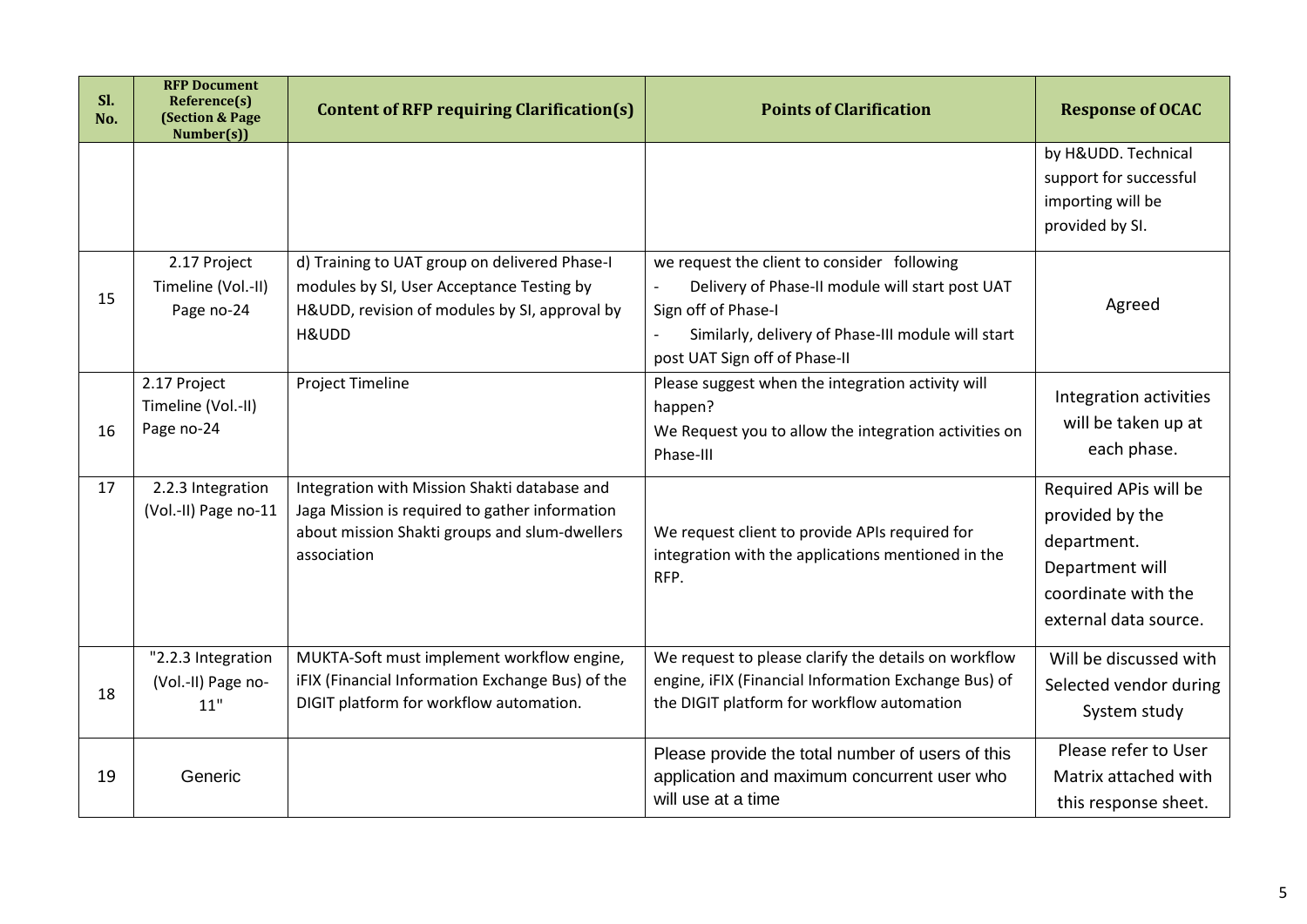| SI.<br>No. | <b>RFP Document</b><br>Reference(s)<br><b>(Section &amp; Page)</b><br>Number(s)) | <b>Content of RFP requiring Clarification(s)</b>                                                                                                                                | <b>Points of Clarification</b>                                                                                                                                   | <b>Response of OCAC</b>                                                                                           |  |
|------------|----------------------------------------------------------------------------------|---------------------------------------------------------------------------------------------------------------------------------------------------------------------------------|------------------------------------------------------------------------------------------------------------------------------------------------------------------|-------------------------------------------------------------------------------------------------------------------|--|
| 20         | RFP Vol-2<br>Clause-2.13.3<br>Page-19                                            | System/ Infra Support                                                                                                                                                           | Who will provide the required infrastructure for<br>hosting of the application                                                                                   | Already clarified above                                                                                           |  |
| 21         | RFP Vol-2<br>Clause-2.2.6<br>Page-13                                             | MUKTA-Soft should issue SMS alerts to the<br>respective users for time bound actions and<br>escalation mechanisms for non-attended<br>activities                                | Who will provide SMS and email gateway for this<br>application                                                                                                   | Already clarified above                                                                                           |  |
| 22         | RFP Vol-2<br>Clause-2.2.6<br>Page-13                                             | The solution shall have provision for<br>WhatsApp integration for sending different<br>notification.                                                                            | Who will select the Business solution provider of<br>What's app integration                                                                                      | OCAC will select the<br><b>BSP</b>                                                                                |  |
| 23         | RFP Vol-2<br>Clause-2.2.7<br>Page-13                                             | E- SIGN Service:                                                                                                                                                                | Whether the solution support dongle based<br>digital signature as well?                                                                                          | No change as per RFP                                                                                              |  |
| 24         | RFP Vol-1 form<br>Tech <sub>3</sub><br>Authorization<br>Letter                   | <b>OEM</b> authorization Letter                                                                                                                                                 | As there is no prescribed format available for the<br>MAF we request client to consider OEM MAF as<br>per OEM format                                             | <b>Standard OEM format</b><br>and clearly mentioned<br>that this is for MUKTA<br>soft project with RFP<br>number. |  |
| 25         | Section 2 Scope<br>of work: Vol-2,<br>page-24                                    | The vendor is free to suggest any hardware,<br>software tools preferably enterprise grade<br>open source that shall be required for<br>successful implementation of the project | This clause is restricting bidders to participate.<br>We request you to allow the bidders to use<br>software product or combination of products and<br>services. | No change as per RFP                                                                                              |  |
| 26         | 2.2.3 Integration,<br>page-12                                                    | Integration of MUKTA-Soft with IFMS is<br>essential for frictionless payment to the wage-<br>seekers, the<br>implementing agencies/ partners and to the<br>material suppliers.  | We understand that the necessary gateways shall<br>be provided by the client. Bidder shall only<br>integrate with the application. Please confirm.               | Required APis will be<br>provided by the<br>department.                                                           |  |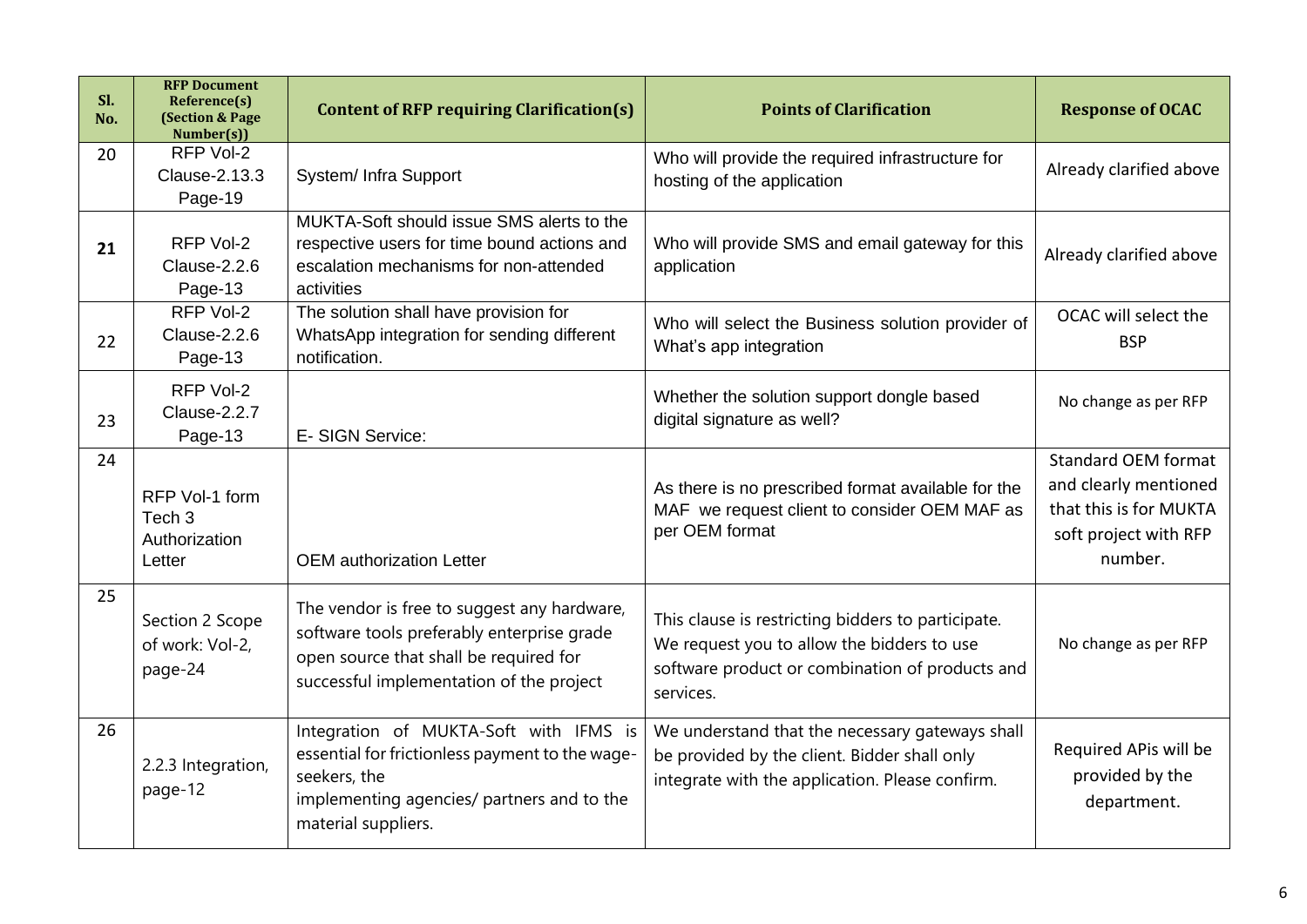| SI.<br>No. | <b>RFP Document</b><br>Reference(s)<br>(Section & Page<br>Number(s))                                                                                                                                  | <b>Content of RFP requiring Clarification(s)</b>                                                                                                                            | <b>Points of Clarification</b>                                                                                                                          | <b>Response of OCAC</b>                                          |
|------------|-------------------------------------------------------------------------------------------------------------------------------------------------------------------------------------------------------|-----------------------------------------------------------------------------------------------------------------------------------------------------------------------------|---------------------------------------------------------------------------------------------------------------------------------------------------------|------------------------------------------------------------------|
| 27         | 6.1<br>Pre-<br>Qualification<br>Criteria,<br>d. Certifications                                                                                                                                        | The bidder must possess a valid CMMi<br>Institute<br>(erstwhile SEI) recognized and published<br>CMMi DEV/5 & ISO 9001 certificate as on<br>date of submission of this RFP. | Request you to kindly consider CMMi DEV/3<br>certificate.                                                                                               | No change as per RFP                                             |
| 28         | The mobile app will have AI/ ML based Facial<br>Section 3.9.7 PM-<br>recognition feature which shall authenticate<br>Muster: Vol-2,<br>the user both in online as well as offline<br>page-24<br>mode. |                                                                                                                                                                             | Request you to kindly provide specification and<br>functionality of the Facial recognition component                                                    | Will be discussed with<br>Selected vendor during<br>System study |
| 29         | Section 2.17<br>Project Timeline:<br>Vol-2, page-24                                                                                                                                                   | Generic                                                                                                                                                                     | Request client to kindly increase the development<br>timeline from 8 months to 12 months as there will<br>be phase wise implementation required         | No change as per RFP                                             |
| 30         | Section 2.17<br>Project Timeline:<br>Vol-2, page-24                                                                                                                                                   | Generic                                                                                                                                                                     | Looking at the delivery phases we request you to<br>kindly conduct UAT once after completion of<br>development of all 3 phase                           | No change as per RFP                                             |
| 31         | Section 6.1<br>prequalification<br>criteria sl. No. 3,<br>Vol-1 Page 15                                                                                                                               | The company must be profit making                                                                                                                                           | Section 6.1 prequalification criteria sl. No. 3, Vol-<br>1 Page 15                                                                                      | Query is not clear                                               |
| 32         | Section 8.2<br><b>Technical Bid</b><br>Form Tech-1,<br>Vol-1 Page 25                                                                                                                                  | Deployment Architecture                                                                                                                                                     | Is there any DR provision required for the<br>solution                                                                                                  | <b>NO</b>                                                        |
| 33         | Vol-1, page-5                                                                                                                                                                                         | Last date and time for receipt of proposals from<br><b>Bidders</b>                                                                                                          | We request kindly extending the bid submission date<br>for a period of 14 days as there will be coordination<br>with OEMs getting MAF from multiple OEM | No change as per RFP                                             |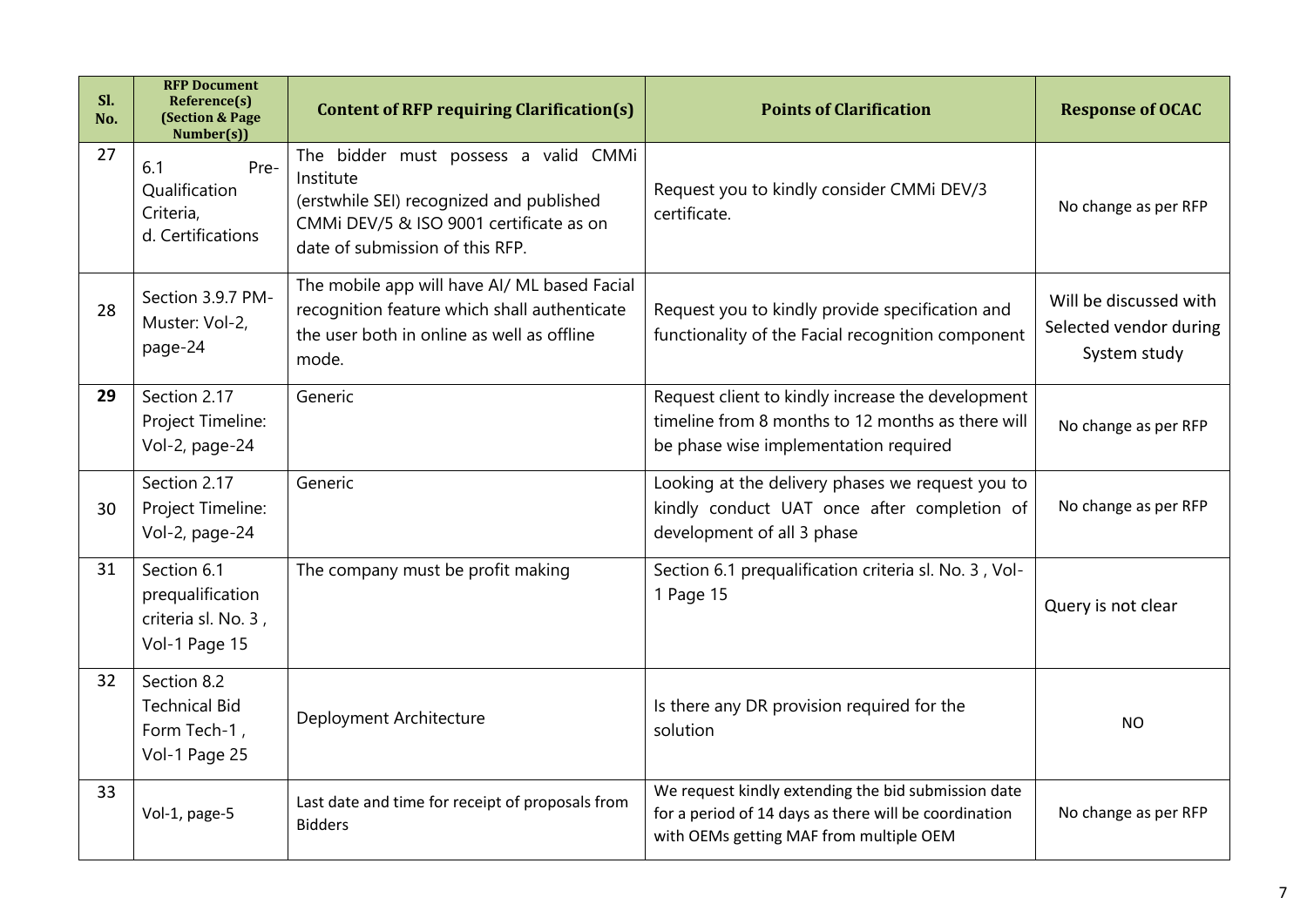| SI.<br>No. | <b>RFP Document</b><br>Reference(s)<br><b>(Section &amp; Page)</b><br>Number(s)) | <b>Content of RFP requiring Clarification(s)</b>                                                                                                                                                                                                       | <b>Points of Clarification</b>                                                                                                  | <b>Response of OCAC</b>                                                                                                           |
|------------|----------------------------------------------------------------------------------|--------------------------------------------------------------------------------------------------------------------------------------------------------------------------------------------------------------------------------------------------------|---------------------------------------------------------------------------------------------------------------------------------|-----------------------------------------------------------------------------------------------------------------------------------|
| 34         | Vol-1 Page 15                                                                    | The bidder must have successfully<br>completed at least following<br>numbers of e-Governance projects<br>for any Government Department /<br>Government Agency / PSU in India<br>during last 5 years as on 31st March<br>2021 and value specified below | We suggest the project value mentioned should be<br>without IT Infrastructure component                                         | No change as per RFP                                                                                                              |
| 35         | Vol-1 Page 15                                                                    | The bidder should have a<br>Centre operational in Odisha or<br>shall furnish an undertaking to open<br>an operation Centre within 15 days<br>from award of the project.                                                                                | We request giving 30 days for opening an operation<br>centre                                                                    | No change as per RFP                                                                                                              |
| 36         | Vol-1, page-27                                                                   | FORM TECH-3: OEM Authorization letter                                                                                                                                                                                                                  | The MAF format is missing in Tech -3 We request you<br>to please provide the MAF or suggest if we can go by<br>a generic format | To be in generic OEM<br>format and RFP<br>number must be<br>mentioned on the<br>letter.                                           |
| 37         | Vol-1, Page-30                                                                   | Sl. No. 9 Cyber security Audit                                                                                                                                                                                                                         | We request Client to provide Security Audit Agency<br>we will comply the audit findings                                         | No change as per RFP                                                                                                              |
| 38         | Vol-1, Page-30                                                                   | Helpdesk Setup with Required<br>Infrastructure                                                                                                                                                                                                         | Please share the minimum infrastructure<br>requirements for Helpdesk setup                                                      | 4 Helpdesk assistants<br>will work in office<br>hours only at<br>Bhubaneswar within<br>designated workspace<br>of the Department. |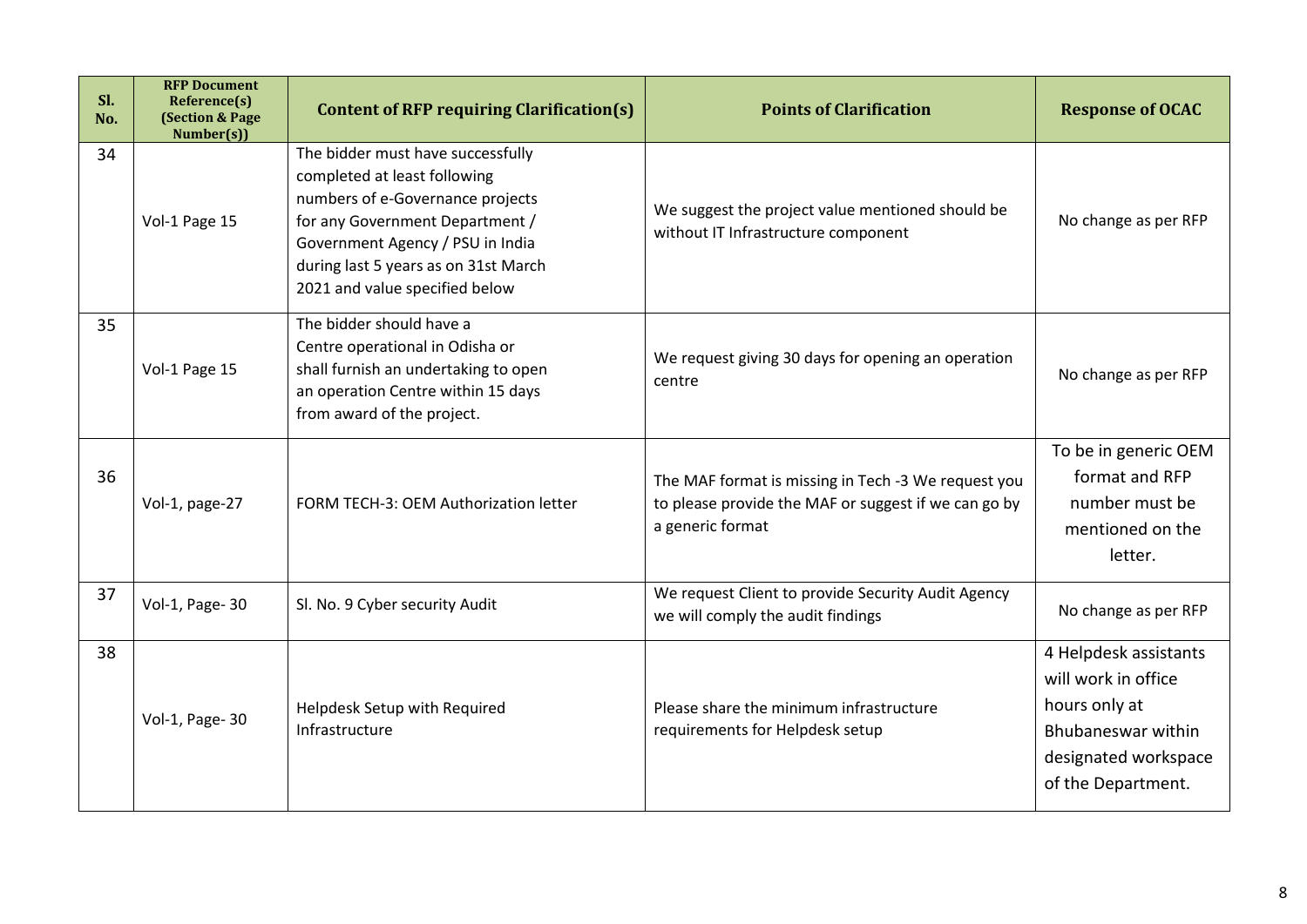| Sl.<br>No. | <b>RFP Document</b><br>Reference(s)<br><b>(Section &amp; Page)</b><br>Number(s) | <b>Content of RFP requiring Clarification(s)</b> | <b>Points of Clarification</b>                                                                                        | <b>Response of OCAC</b>                                                    |
|------------|---------------------------------------------------------------------------------|--------------------------------------------------|-----------------------------------------------------------------------------------------------------------------------|----------------------------------------------------------------------------|
| 39         | Vol-1, Page-30                                                                  | Procurement of Analytical tool for 5<br>years    | Please suggest the total number of Users who will<br>use the analytical tool                                          | 200 users at state,<br>district and ULB level<br>will use analytical tool. |
| 40         | Vol-2, Page-13                                                                  | E-SIGN Service                                   | Please confirm whether dongle-based e signing<br>solution is required or only e- sign is required                     | Dongle is not required.                                                    |
| 41         | Generic                                                                         | Generic                                          | Please provide the total number of users of this<br>application and maximum concurrent user who will<br>use at a time | Please refer to User<br>Matrix attched with<br>this response sheet.        |

## **User Matrix:**

Following table presents the matrix of users of MUKTA-Soft across all levels and types.

| #             | Level           | <b>Administrative Unit</b>       | User Type                         | Use Cases                                                     | No. of Users |
|---------------|-----------------|----------------------------------|-----------------------------------|---------------------------------------------------------------|--------------|
|               | State           | H&UD Dept.                       | <b>Principal Secretary</b>        | <b>Scheme Performance Monitoring</b>                          |              |
|               |                 |                                  | <b>DMA</b>                        | <b>ULB Performance Monitoring</b>                             |              |
|               |                 |                                  | <b>Financial Advisor</b>          | <b>Budget Allocation and Financial Progress</b><br>Monitoring |              |
|               |                 |                                  | Nodal Officer, MUKTA              | Physical/ Financial/ Employment Progress<br>Monitoring        |              |
|               |                 |                                  | <b>Dealing Section</b>            | Setting up of Rules and Guidelines                            | 3            |
|               |                 |                                  | State Level MUKTA Monitoring Unit | MIS Reporting, Engineering Template                           | 3            |
|               |                 |                                  |                                   | Design etc                                                    |              |
|               |                 | <b>SUDA</b>                      | O/o PD, SUDA                      | <b>Scheme Monitoring</b>                                      | ำ            |
|               |                 |                                  | Central Help Desk                 | <b>Help Desk</b>                                              | 3            |
| $\mathcal{P}$ | <b>District</b> | Collectorate (30)                | <b>District Collector</b>         | <b>Scheme Performance Monitoring</b>                          | 30           |
|               |                 |                                  | Inspector of Local Works          | Monitoring of Works                                           | 30           |
|               |                 | <b>DUDA (30)</b>                 | PD, DUDA                          | <b>Scheme Monitoring</b>                                      | 30           |
|               | <b>ULB</b>      | <b>Municipal Corporation (5)</b> | MC/                               | Approver in multiple Workflows, MUKTA                         | 25           |
|               |                 |                                  | Dy Commissioners (5)              | Monitoring in ULBs                                            |              |